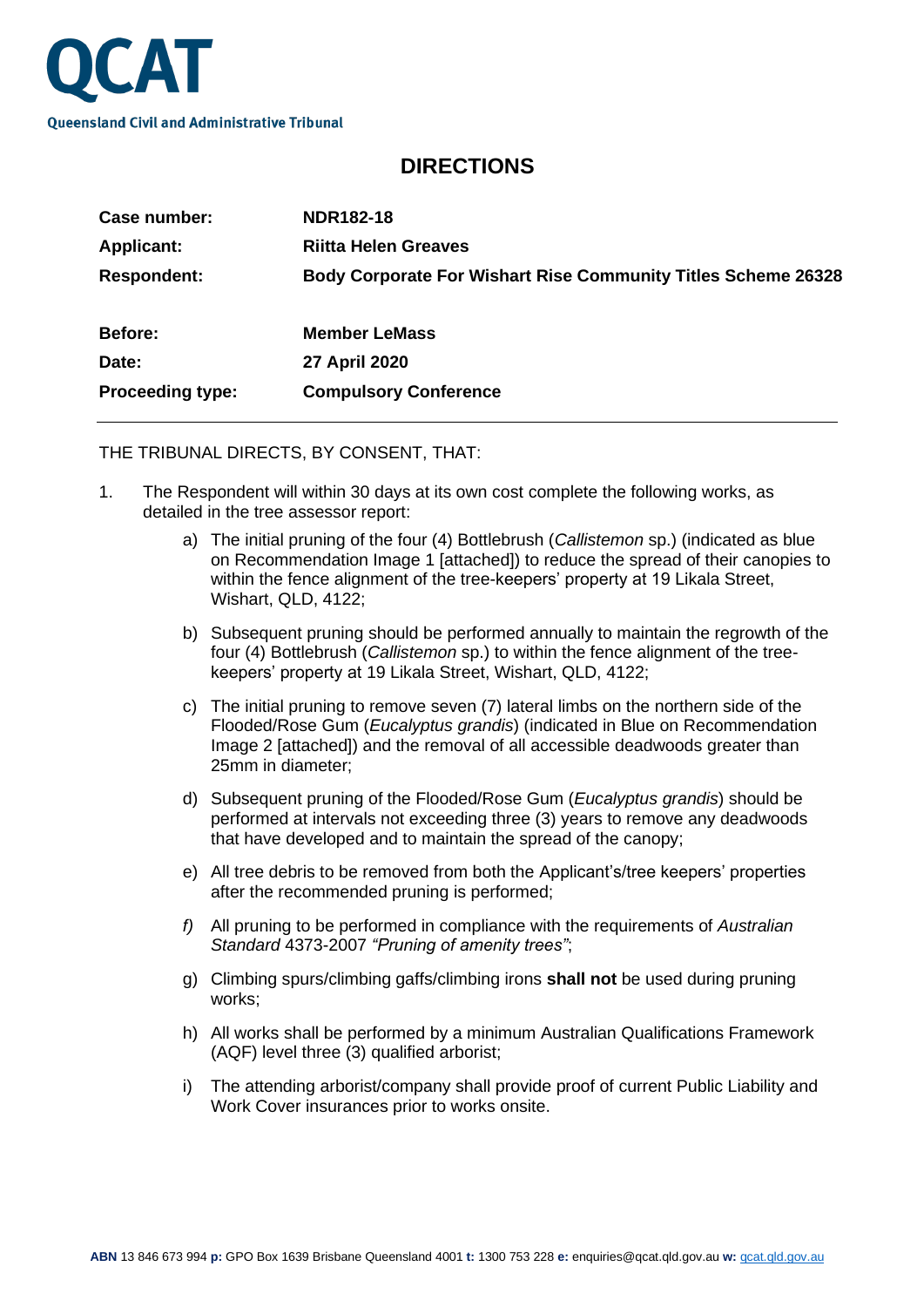

2. The Respondent must notify the Brisbane City Council (ATTN: W. Manners) no later than 24 hours prior to the commencement of the works.

**Signed** 

**Member LeMass Queensland Civil and Administrative Tribunal**